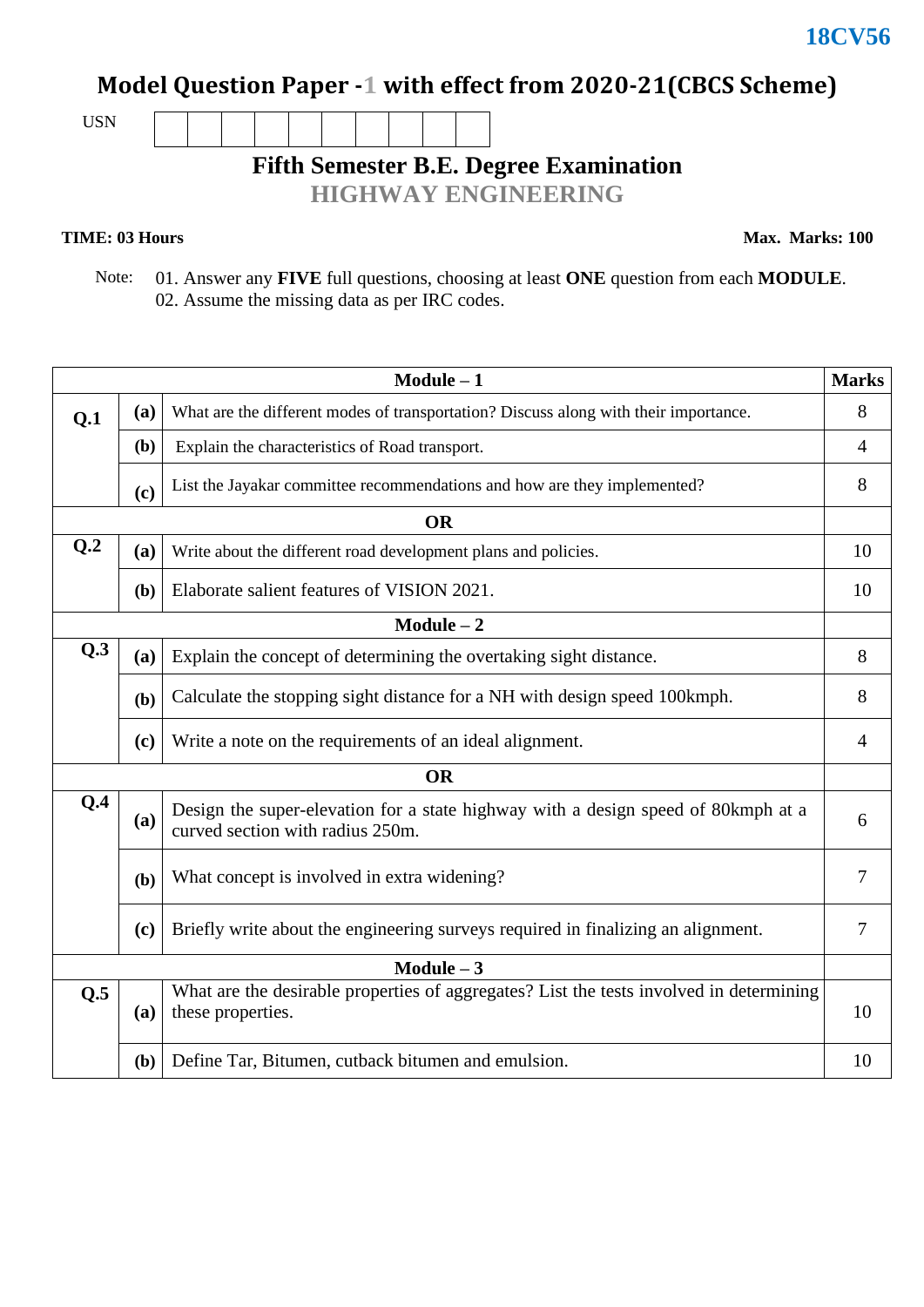## **18CV56**

| <b>OR</b>    |                                                                                                                       |                                                                                                                         |    |  |  |  |
|--------------|-----------------------------------------------------------------------------------------------------------------------|-------------------------------------------------------------------------------------------------------------------------|----|--|--|--|
| Q.6          | (a)                                                                                                                   | Differentiate between flexible and rigid pavements.                                                                     |    |  |  |  |
|              | (b)                                                                                                                   | Draw a neat sketch of a flexible pavement section representing all the layers.                                          |    |  |  |  |
|              | (c)                                                                                                                   | Explain the concept of determining ESWL by graphical method.                                                            | 8  |  |  |  |
|              |                                                                                                                       | $Module - 4$                                                                                                            |    |  |  |  |
| Q.7          | With the help of a neat diagram, explain the method of determining the aggregate mixes<br>(a)<br>by Ruthfutch method. |                                                                                                                         |    |  |  |  |
|              | (b)                                                                                                                   | Elaborate the construction procedure and field tests of Bituminous mixes in flexible<br>pavement construction.          | 10 |  |  |  |
| <b>OR</b>    |                                                                                                                       |                                                                                                                         |    |  |  |  |
| Q.8          | Give a brief on Granular sub base and Bituminous base.<br>(a)                                                         |                                                                                                                         |    |  |  |  |
|              | (b)                                                                                                                   | What are the functions of wearing course and aggregate base layer in flexible<br>pavement?                              | 4  |  |  |  |
|              | (c)                                                                                                                   | Elaborate the construction procedure of rigid pavement.                                                                 | 8  |  |  |  |
| $Module - 5$ |                                                                                                                       |                                                                                                                         |    |  |  |  |
| Q.9          | (a)                                                                                                                   | Demonstrate using neat figures the purpose and functioning of surface drainage<br>systems.                              | 10 |  |  |  |
|              | (b)                                                                                                                   | Explain the methods of reducing the water table level in the construction of pavements.                                 | 10 |  |  |  |
| <b>OR</b>    |                                                                                                                       |                                                                                                                         |    |  |  |  |
| Q.10         | (a)                                                                                                                   | Discuss the various quantifiable and non quantifiable benefits to the road users due to<br>highway development project. | 10 |  |  |  |
|              | (b)                                                                                                                   | Write a note on Highway financing.                                                                                      | 10 |  |  |  |